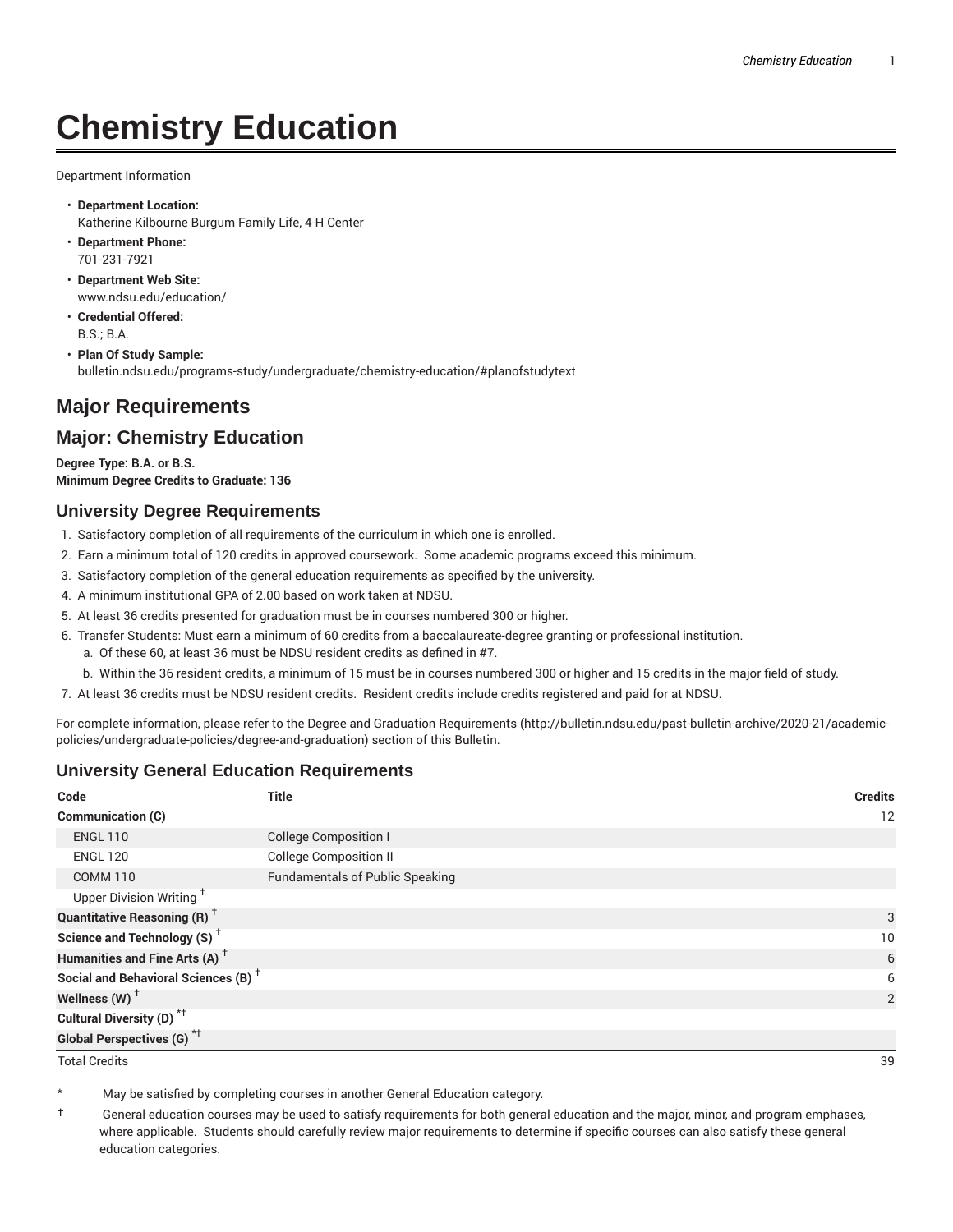• A list of university approved general education courses and administrative policies are available here (http://bulletin.ndsu.edu/past-bulletinarchive/2020-21/academic-policies/undergraduate-policies/general-education/#genedcoursestext).

## **major Requirements**

| Code                                       | <b>Title</b>                                                                                         | <b>Credits</b> |
|--------------------------------------------|------------------------------------------------------------------------------------------------------|----------------|
| <b>Teaching Specialty Requirements</b>     |                                                                                                      |                |
| <b>BIOC 260</b>                            | <b>Elements of Biochemistry</b>                                                                      | 4              |
| <b>BIOL 124</b>                            | <b>Environmental Science</b>                                                                         | 4              |
| & BIOL 100L                                | and Non-Majors Biology Lab                                                                           |                |
| <b>BIOL 150</b><br>& 150L                  | <b>General Biology I</b><br>and General Biology I Laboratory                                         | 4              |
| Pick an introductory chemisty sequence     |                                                                                                      | 8              |
| Sequence A:                                |                                                                                                      |                |
| <b>CHEM 121</b><br>& 121L                  | General Chemistry I<br>and General Chemistry I Laboratory                                            |                |
| <b>CHEM 122</b><br>& 122L                  | <b>General Chemistry II</b><br>and General Chemistry II Laboratory                                   |                |
| Sequence B:                                |                                                                                                      |                |
| <b>CHEM 150</b><br>& CHEM 160              | Principles of Chemistry I<br>and Principles of Chemistry Laboratory I                                |                |
| <b>CHEM 151</b><br>& CHEM 161              | Principles of Chemistry II<br>and Principles of Chemistry Laboratory II                              |                |
| <b>CHEM 341</b>                            | Organic Chemistry I                                                                                  | 4              |
| & 341L                                     | and Organic Chemistry I Laboratory                                                                   |                |
| <b>CHEM 342</b><br>& 342L                  | <b>Organic Chemistry II</b><br>and Organic Chemistry II Laboratory                                   | 4              |
| <b>CHEM 364</b>                            | <b>Physical Chemistry I</b>                                                                          | 3              |
| <b>CHEM 425</b>                            | Inorganic Chemistry I                                                                                | 3              |
| <b>CHEM 431</b>                            | <b>Analytical Chemistry I</b>                                                                        | $\sqrt{5}$     |
| & 431L                                     | and Analytical Chemistry I Laboratory                                                                |                |
| <b>ENGL 324</b>                            | Writing in the Sciences (May satisfy general education category C)                                   | 3              |
| <b>GEOL 105</b><br>& 105L                  | <b>Physical Geology</b><br>and Physical Geology Lab (May satisfy general education category S and G) | 4              |
| <b>GEOL 106</b><br>& 106L                  | The Earth Through Time<br>and The Earth Through Time Lab                                             | 4              |
| <b>MATH 165</b>                            | Calculus I                                                                                           | 4              |
| <b>MATH 166</b>                            | Calculus II                                                                                          | 4              |
| Pick one of the following:                 |                                                                                                      | $3 - 4$        |
| <b>MATH 265</b>                            | Calculus III                                                                                         |                |
| <b>MATH 259</b>                            | Multivariate Calculus                                                                                |                |
| <b>STAT 330</b>                            | Introductory Statistics (May satisfy general education category R)                                   | 3              |
| <b>PHYS 251</b><br>& 251L                  | <b>University Physics I</b><br>and University Physics I Laboratory                                   | 5              |
| <b>PHYS 252</b><br>& 252L                  | University Physics II<br>and University Physics II Laboratory                                        | 5              |
| <b>Professional Education Requirements</b> |                                                                                                      |                |
| <b>EDUC 321</b>                            | Introduction to Teaching                                                                             | 3              |
| <b>EDUC 322</b>                            | <b>Educational Psychology</b>                                                                        | 3              |
| <b>EDUC 451</b>                            | Instructional Planning, Methods and Assessment                                                       | 3              |
| <b>EDUC 481</b>                            | Classroom Practice Methods of Teaching I: (Science)                                                  | 3              |
| <b>EDUC 482</b>                            | Classroom Practice/Methods of Teaching II: (Science)                                                 | 3              |
| <b>EDUC 485</b>                            | <b>Student Teaching Seminar</b>                                                                      | 1              |
| <b>EDUC 486</b>                            | Classroom Management for Diverse Learners                                                            | 3              |
| <b>EDUC 487</b>                            | <b>Student Teaching</b>                                                                              | 9              |
| <b>EDUC 488</b>                            | <b>Applied Student Teaching</b>                                                                      | 3              |